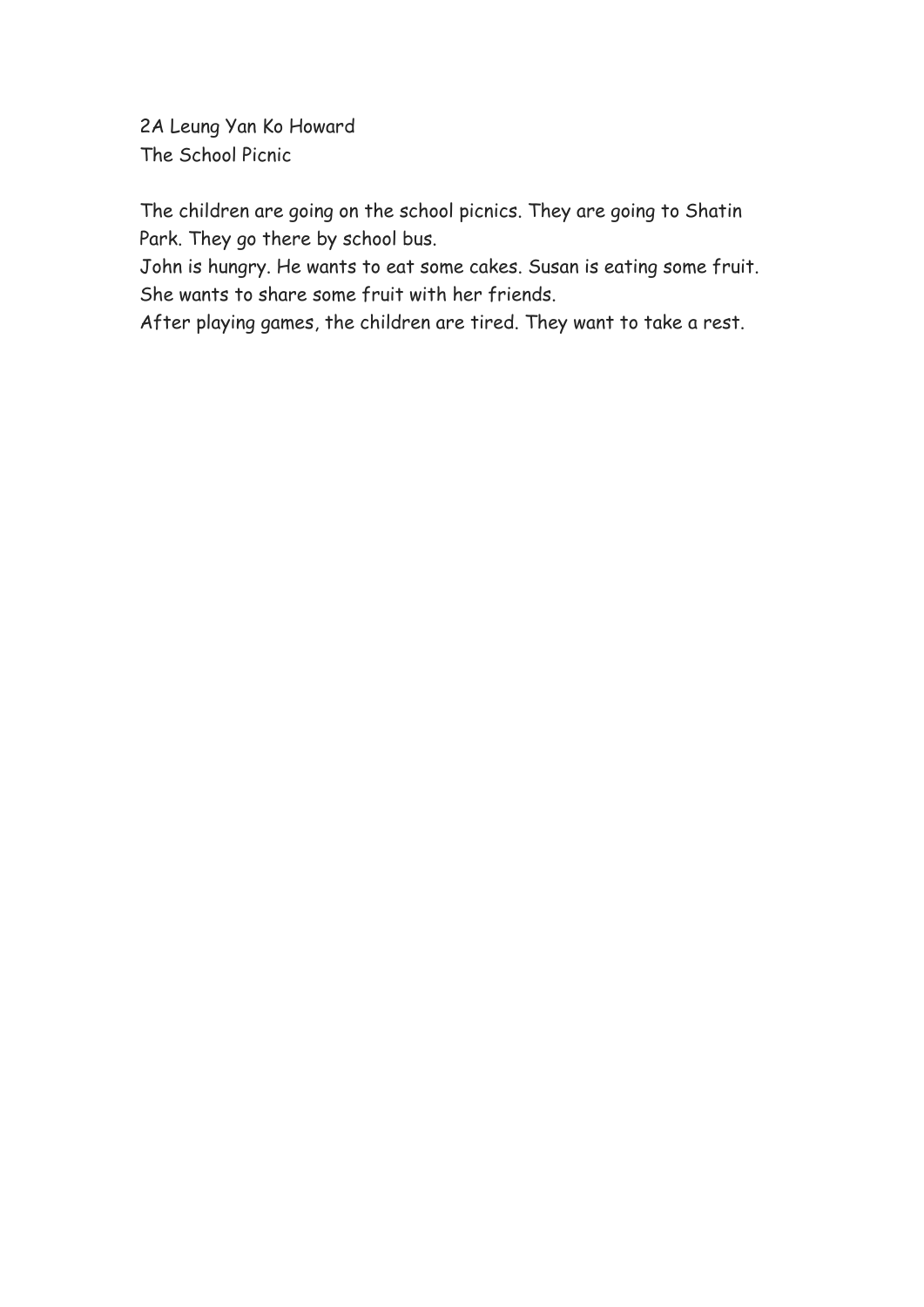About me By Cheung Tsz Wan, Regina 2A

My name is Regina Cheung. I am eight years old. I live in Tai Wai. I am in Kowloon City Baptist Church church Hay Nien (Yan Ping) Primary School. I go to school on foot. I like pears. They are sweet. I like blue. I like the blue sky.

 I have a big family. There are five family members. I have grandfather and grandmother. I have an auntie. My father is a store keeper. He check stock of goods. My grandmother is a housewife. She looks after the family. I love my family.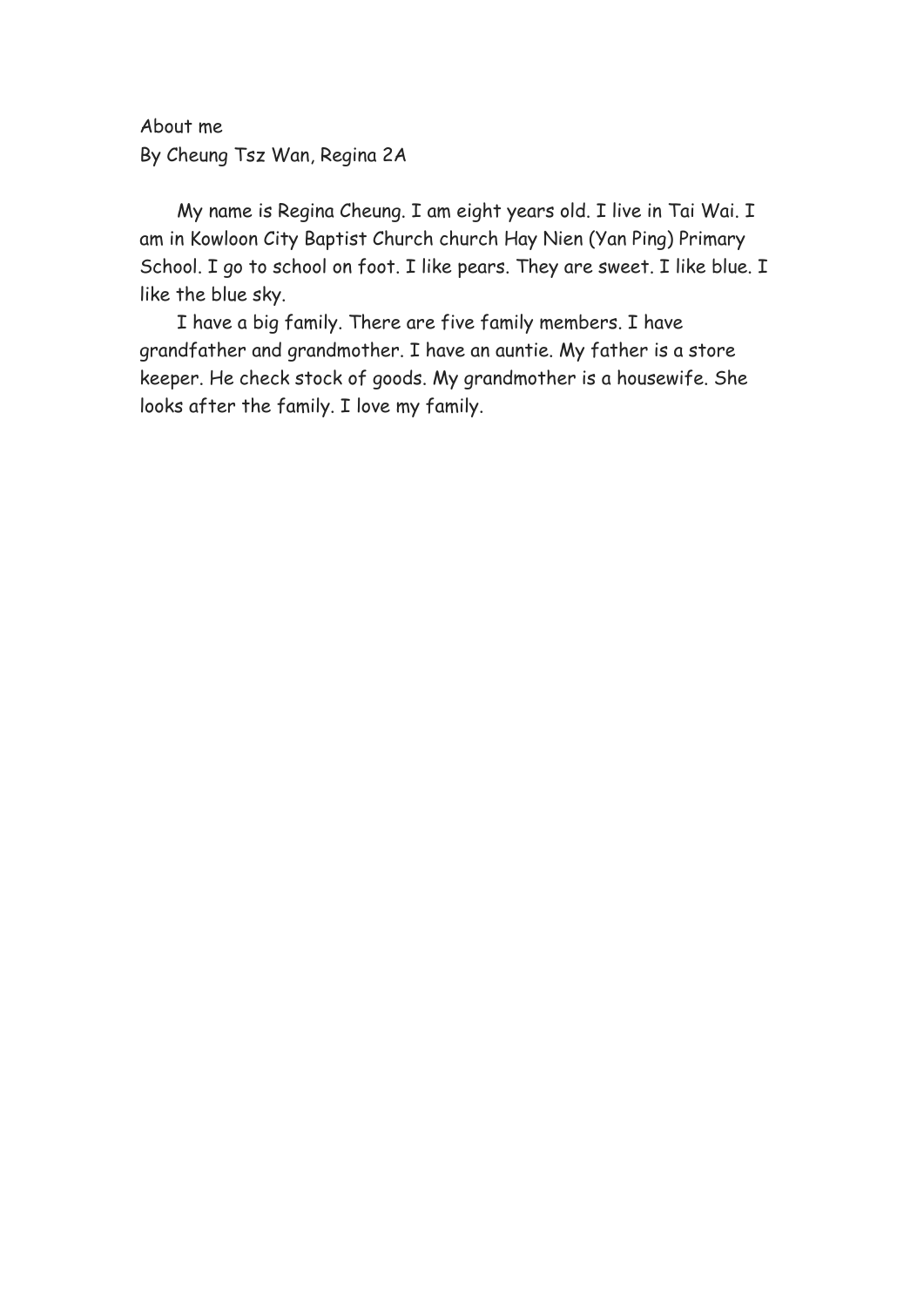My Dream School By Ip Hin Long Kimi 2A

 Hi everyone! Welcome to my dream school. There are six floors in the school.

 The dancing room is on the third floor. We can dance. We must keep it clean. We must not spit.

 The art room is on the fourth floor. We can draw. We must keep quiet. We must not play.

 The garden is on the ground for. We can play. We must keep off the grass. We must not litter.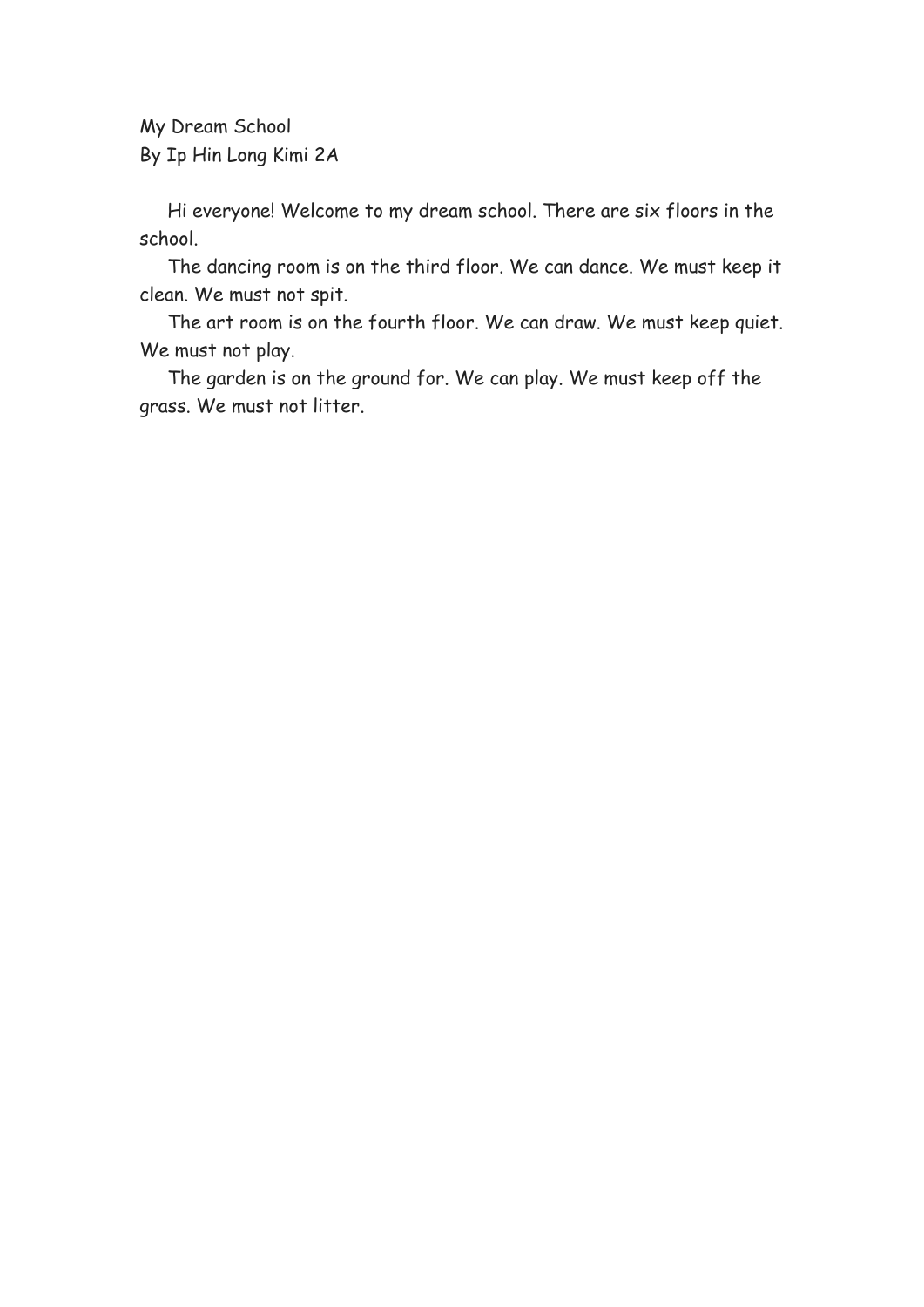About me By Leung Yan Ko, Howard 2A

My name is Howard. I am seven years old. I live in Fo Tan. I am in Class 2A in Hay Nien (Yan Ping) Primary School. I go to school on foot. I like pizza. It is crispy and yummy. I like green. I like looking at green grass land.

 I have a small family. There are four family members. I have one sister. She is studying in kindergarten. My father is a driver. He drives a van. My mother is a housewife. She looks after the family. I love my family.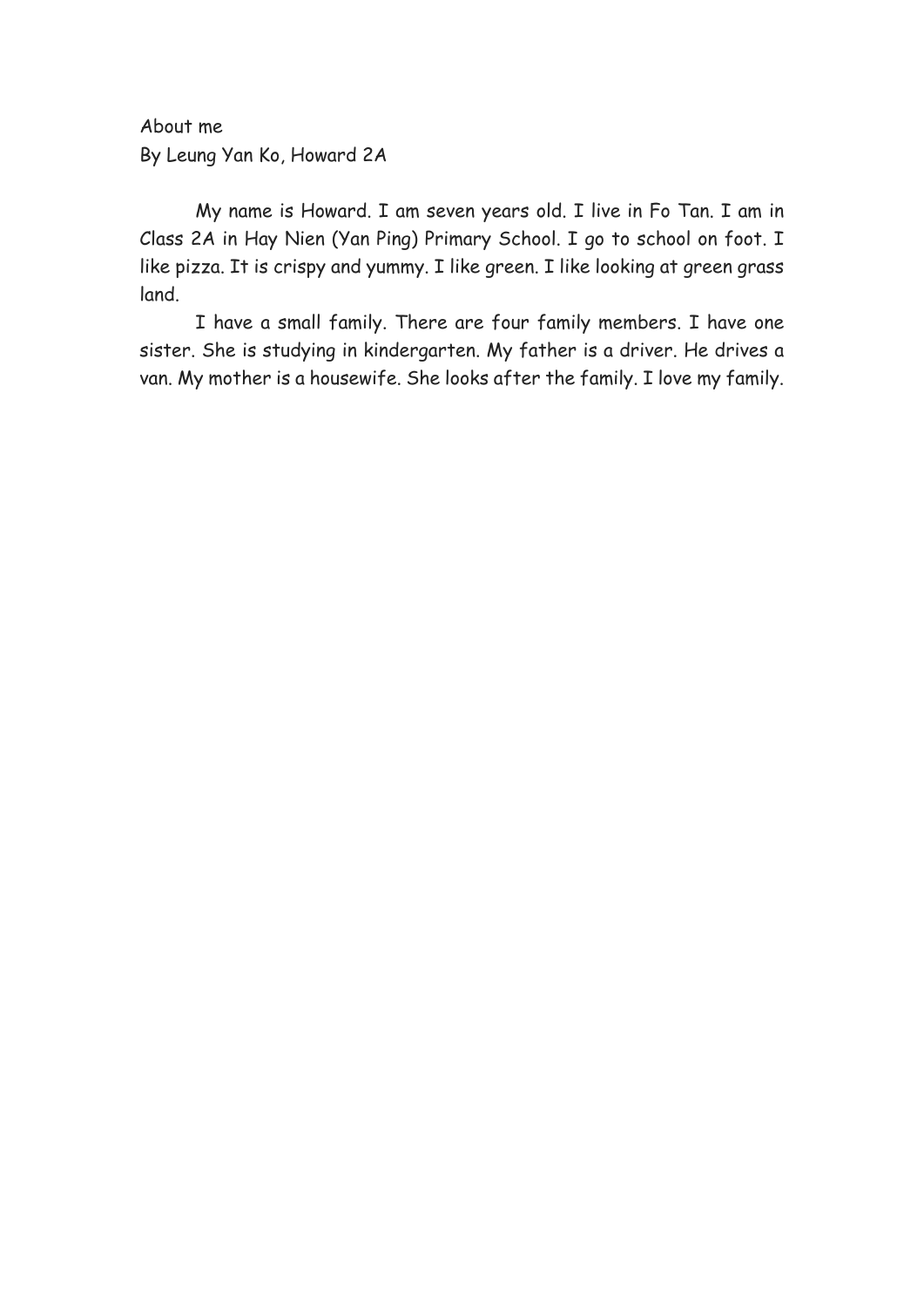My best friend By Shum Ki Suen, Fiona 2B

My best friend is Bob. He is twelve years old. He lives in Sha Tin. He is thin and tall. He has big eyes and short hair.

Bob is cheerful. He plays with me every day. He smiles a lot too. He is also helpful. He teaches me how to do homework and he always help me when I need. I like him very much.

I want to be his best friend forever because he is cheerful and helpful.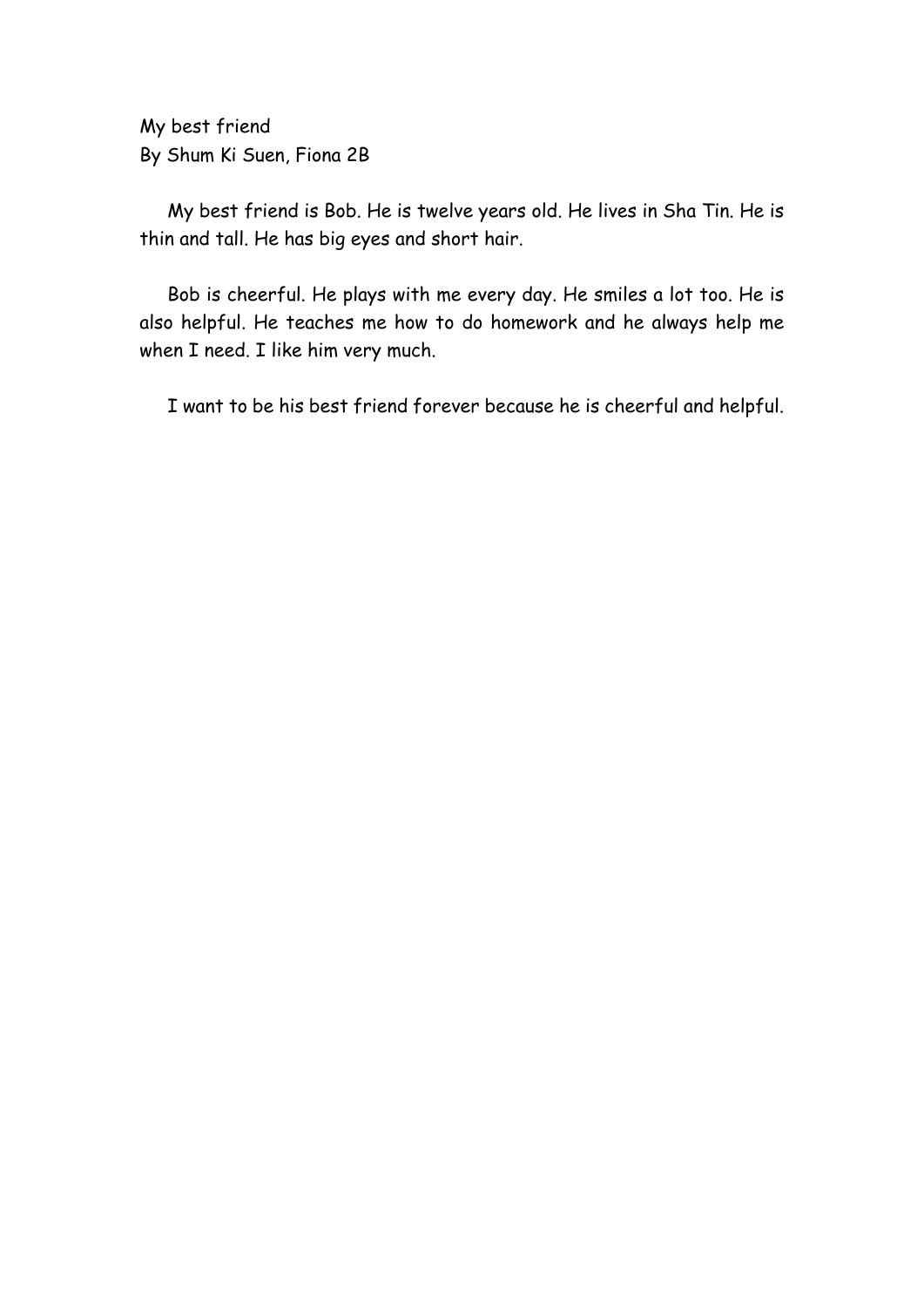My Dream School By Wong Jackson Luo, 2B

Hi everyone! Welcome to my dream school. There are five floors in the school.

The huge soccer field is on the ground floor. You must follow the rules. There is an amazing swimming pool on the first floor. You must wear a swimming suit there. My classrooms is on the second floor. It is very advanced. You can watch 3D videos there. My favourite place is the laboratory. It is on the third floor. You can do experiments there. But you mustn't run there. The beautiful garden is on the fourth floor. You can plant your own flowers there.

I love my dream school because it is very funny! How about you?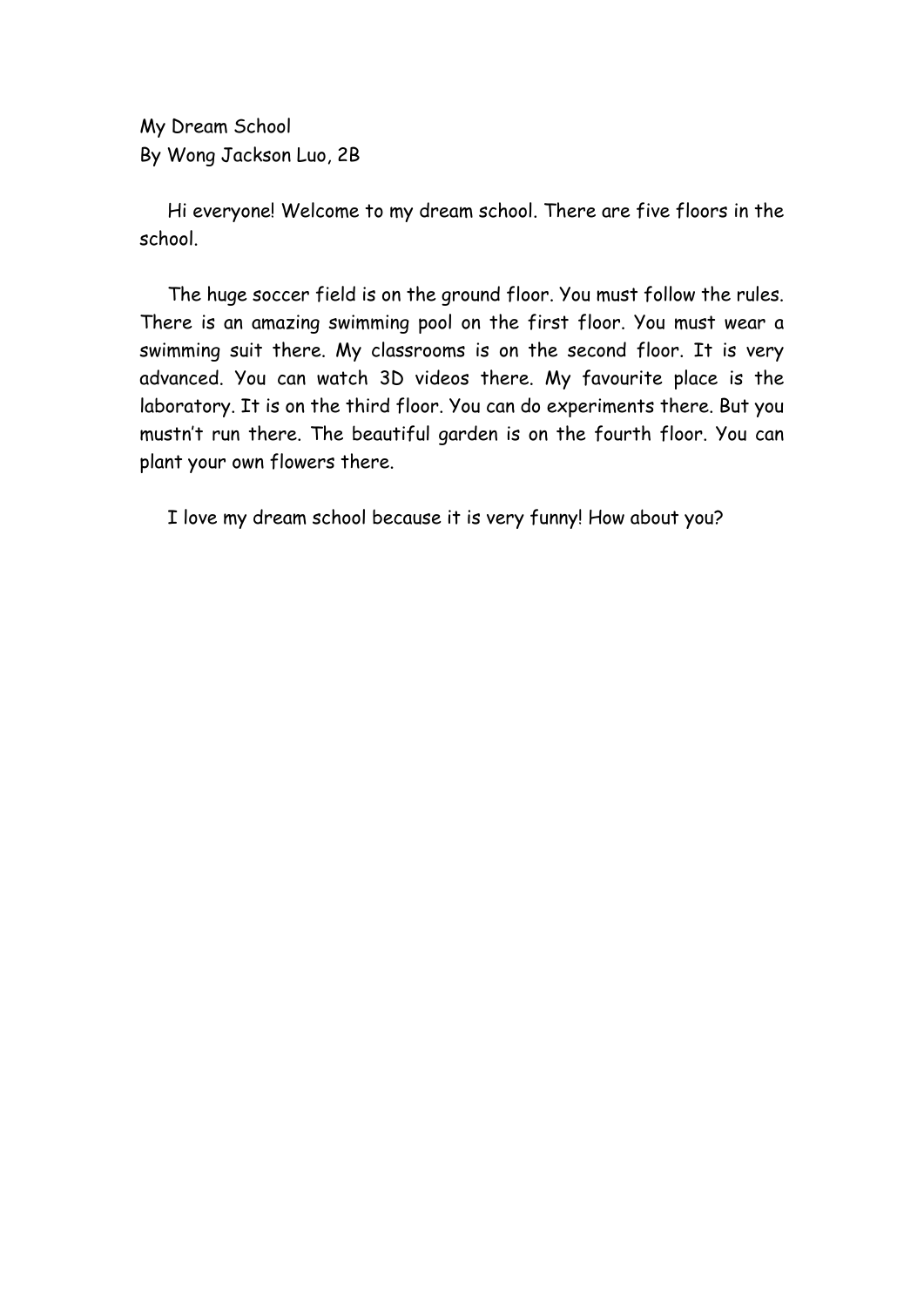About Me By Zheng Yu Shing, Alan 2B

My name is Alan Zheng. I am seven years old. I live in Sha Tin. I am studying in Hay Nien (Yan Ping) Primary School. I go to school by school bus. I like eating ice-cream. I like yellow and blue.

I have a small family. There are four family members. I have one sister. My father is a worker. He works hard every day. My mother is a housewife. She looks after the family. I love my family very much.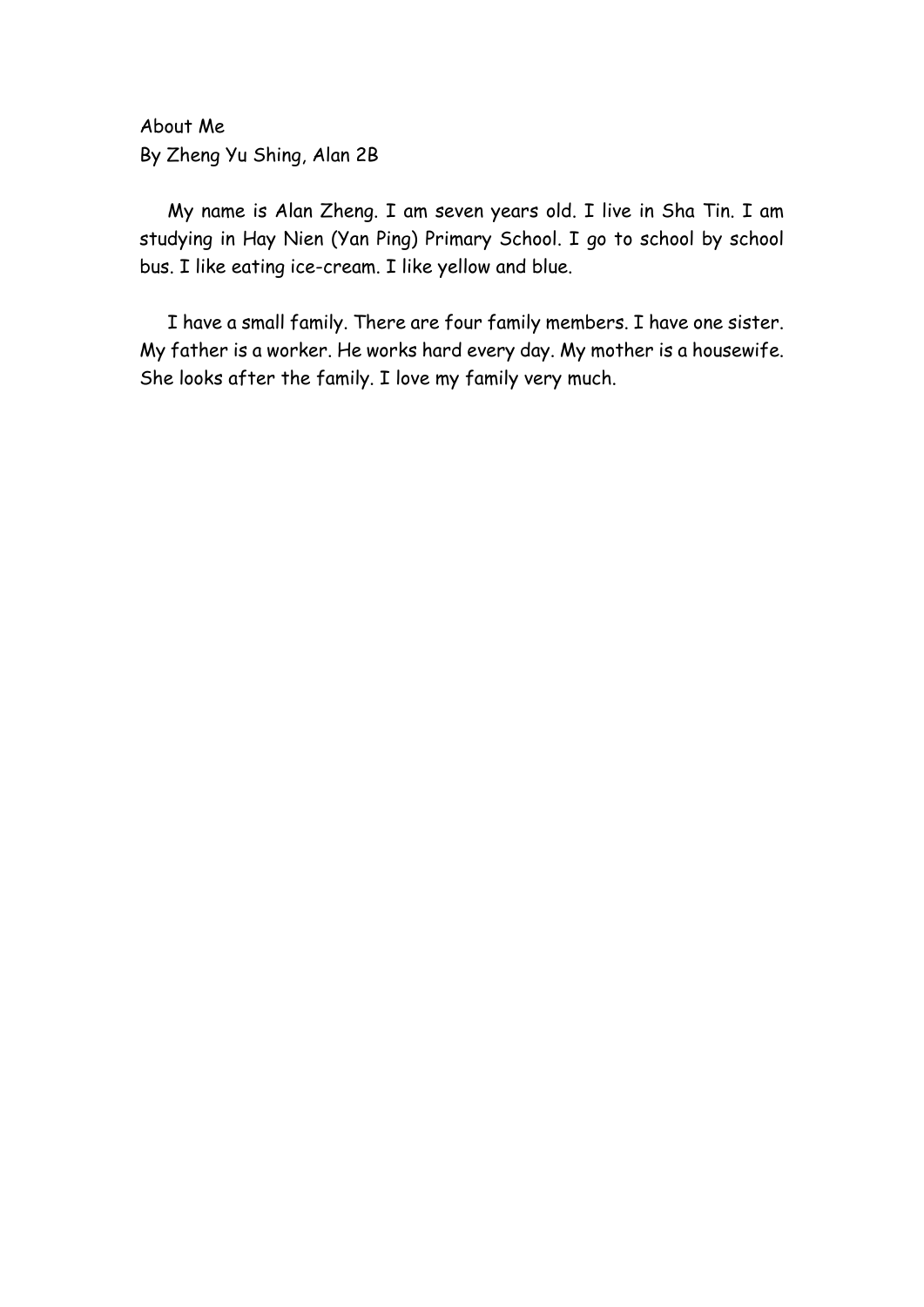About Me By Zhong Da Keng, Kelvin 2B

My name is Kelvin Zhong. I am eight years old. I live in Sha Tin. I am studying in Hay Nien (Yan Ping) Primary School. I go to school on foot. I like apples. They are sweet and yummy. I like blue. I like blue cars.

I have a small family. There are four family members. I have one brother. My father is an engineer. He helps companies to set up computers. My mother is a housewife. She does the housework. I sometimes help with the housework too.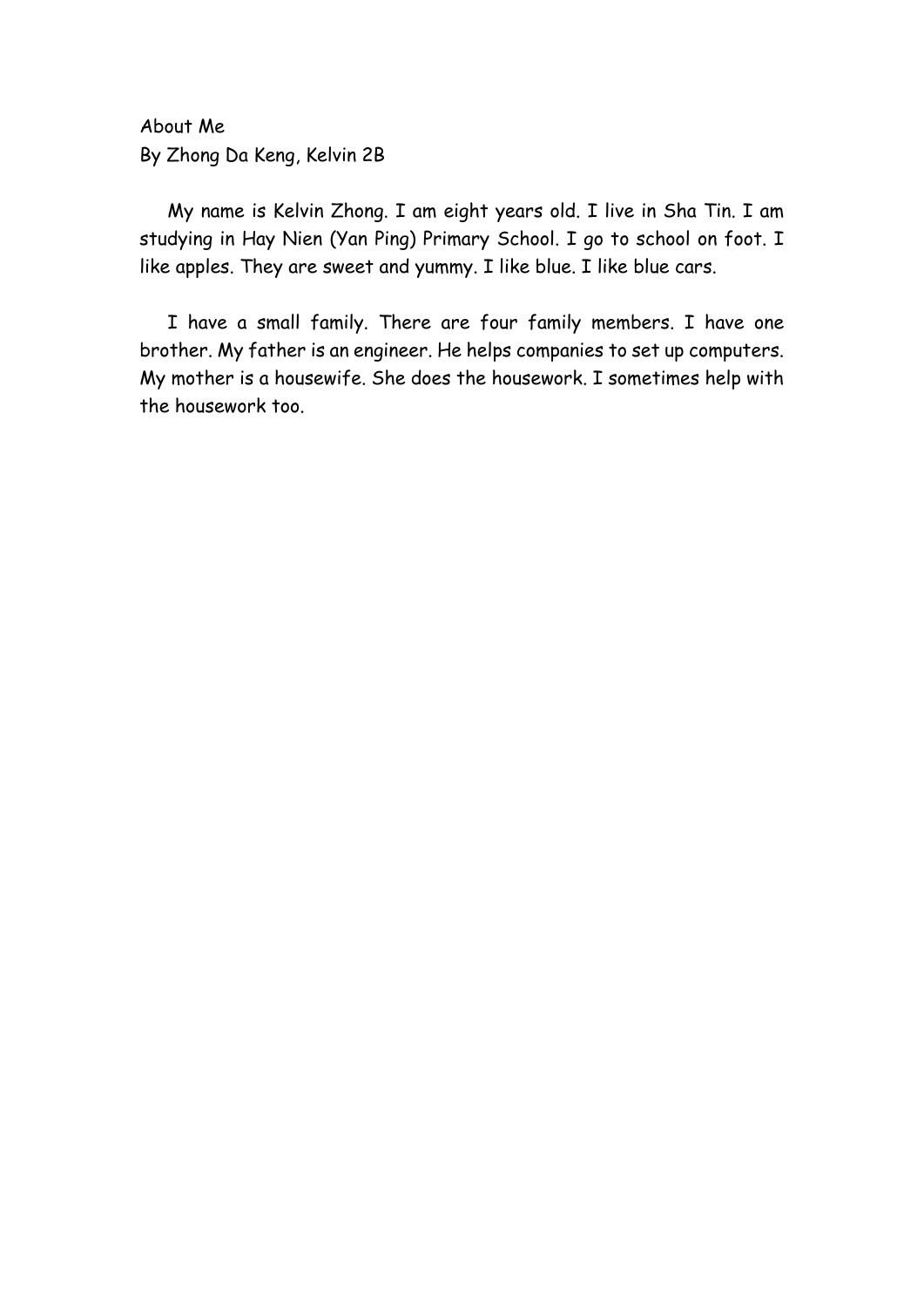My Best Friend By Kwan Sin Yao, Ancella 2C

My best friend is May. She is six years old. She lives in Sha Tin. She is

thin and tall. She has small eyes and long hair. She is lively.

May is polite. She always says 'thank you'. She is tidy too. She tidies her

room every day. I like her very much. I want to be her best friend forever

because she is polite and tidy.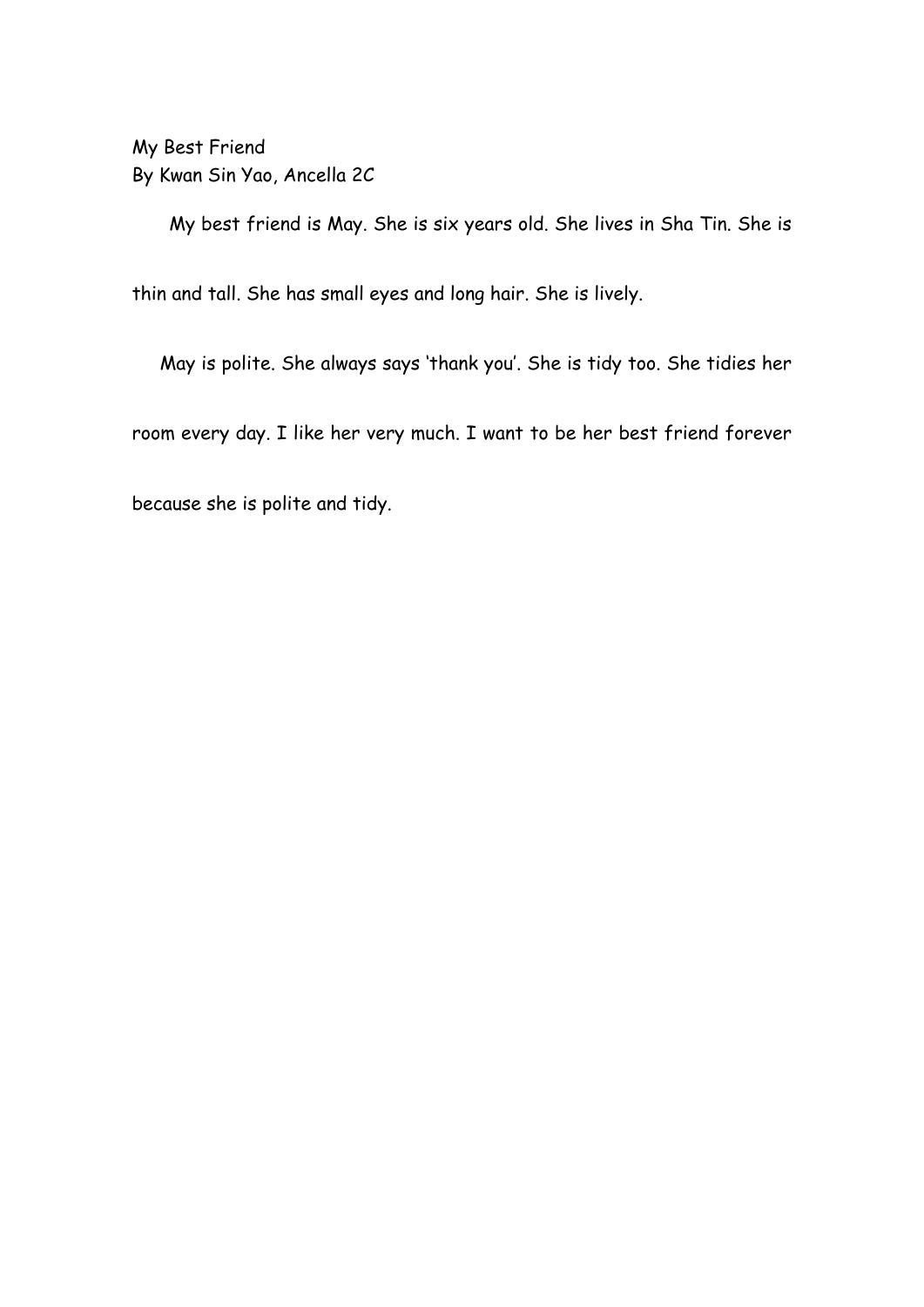About Me By Lau Hau Yau, Yoyo

My name is Yoyo. I am seven years old. I live in Sha Tin. I am in Class 2C. I study I KCBC Hay Nien (Yan Ping) Primary School. I go to school by school bus. I like strawberries. They are yummy. I like pink and sky blue. I like looking at the sky.

 I have a small family. There are four family members. I have one sister. She is in kindergarten. My father and mother are social workers. They help people in need.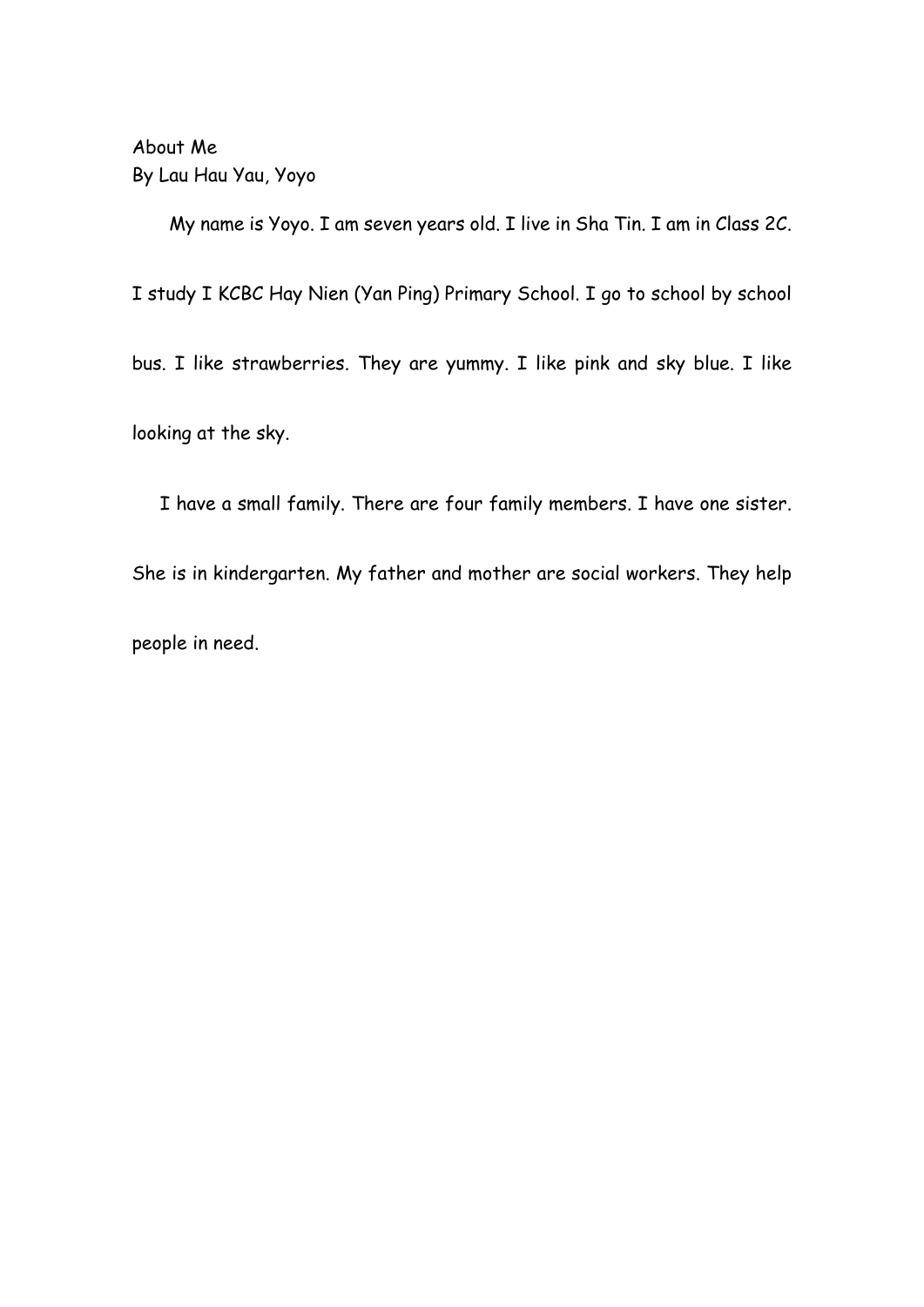About Me By Wong Sheung Yan, Leo 2C

My name is Leo Wong. I am seven years old. I live in Tai Wai. I am in Class 2C. I go to school by school bus. I like bananas. They are sweet and yummy. I like red. I like red cars.

I have a small family. There are four family members. I have one brother.

He is four years old. My father is a salesperson. He sells things. My mother

is a housewife. She looks after the family.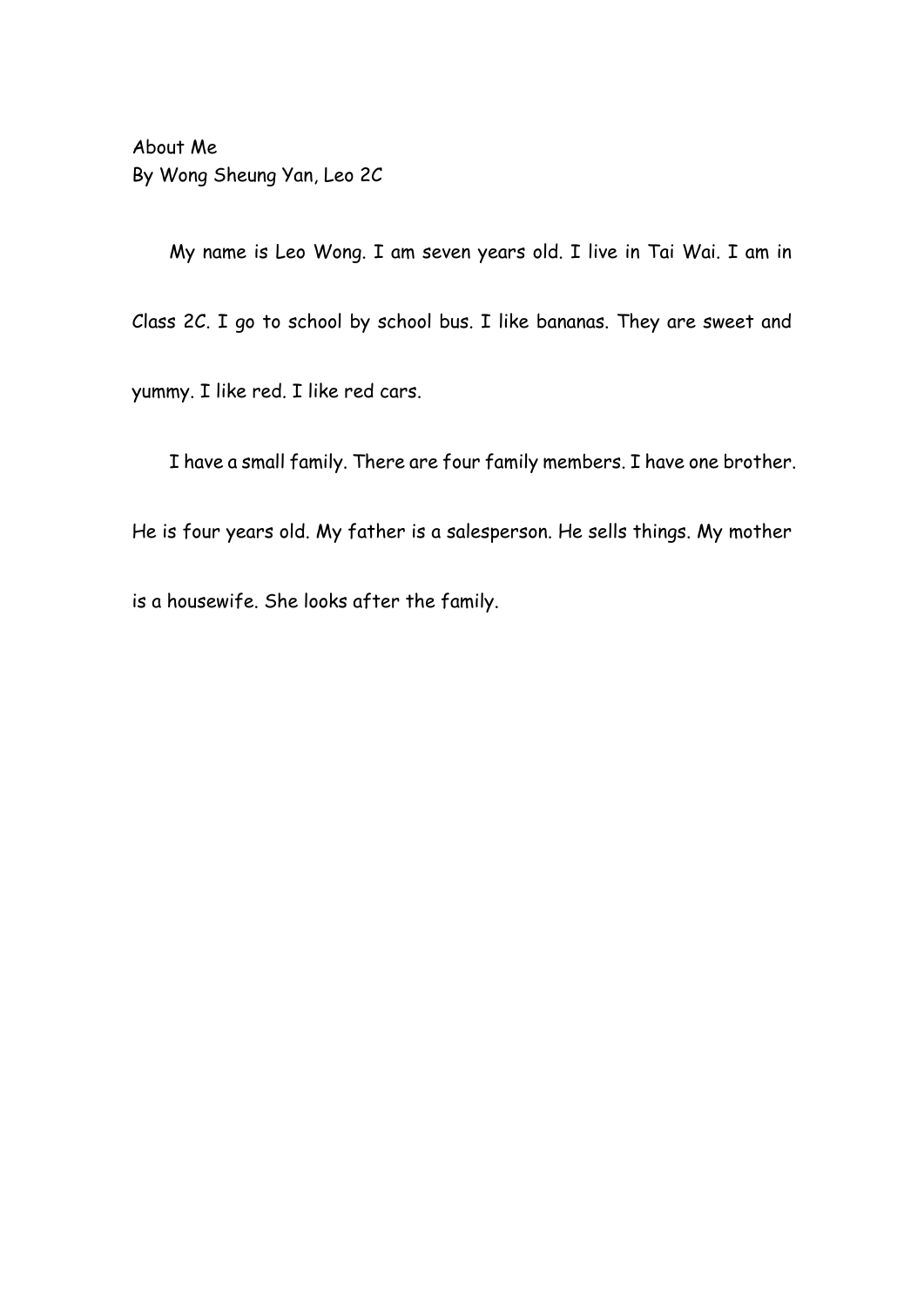My Best Friend By Yip Tsz Lun, Terence

My best friend is Ruby. She is seven years old. She lives in Tai Wai. She

is thin and tall. She has big black eyes. Her hair is long. She is nice.

Ruby is helpful. She folds the clothes and tidies her room every day. She

is polite too. She always says 'please' and 'thank you'. I like her very much.

I want to be her best friend forever because she is helpful and polite.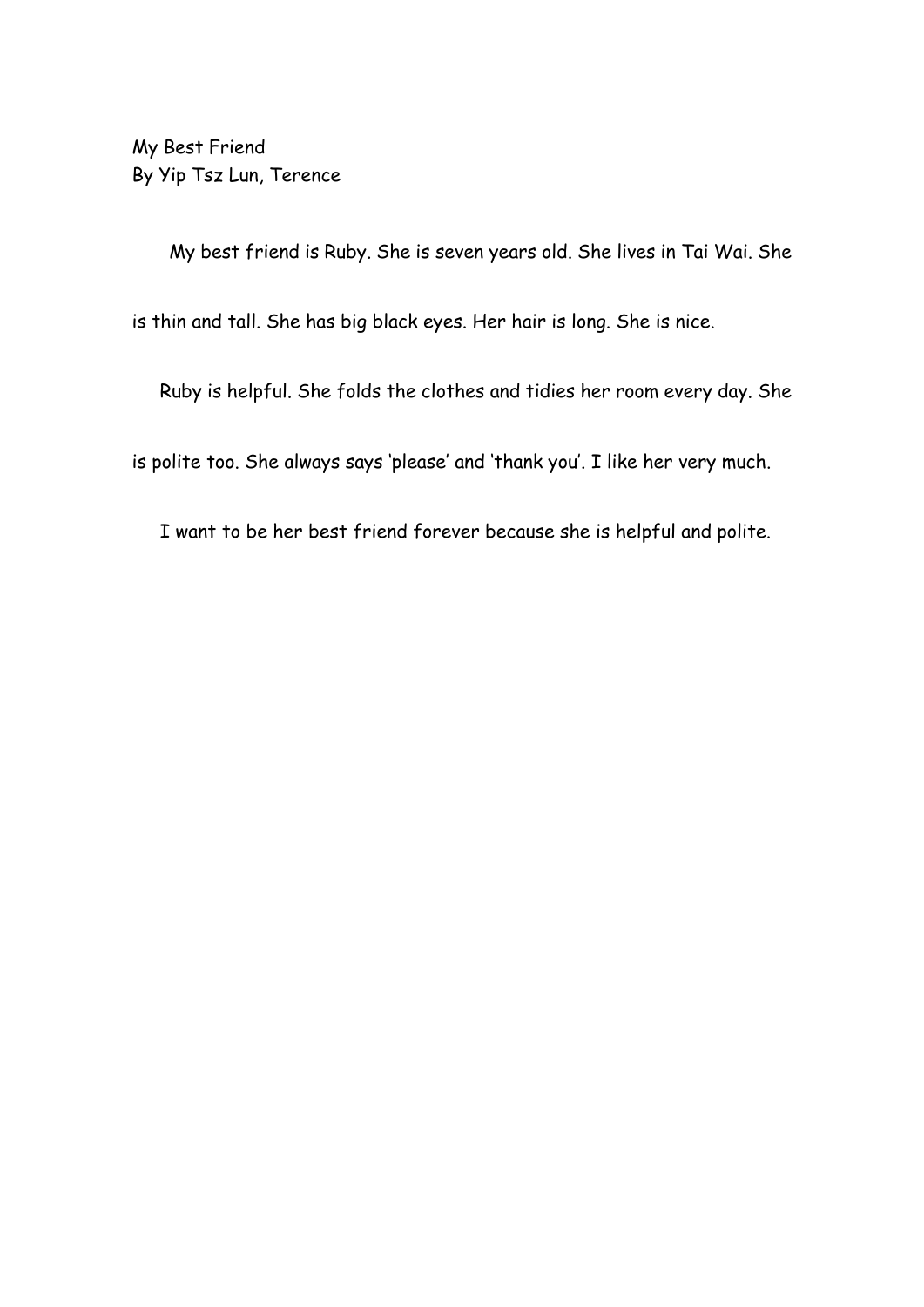About Me By Cen Kin Yi, Stephanie 2D

My name is Stephanie. I am eight years old. I live in Festival City in Tai Wai. I am in Class 2D. I study at Kowloon City Baptist Church Hay Nien (Yan Ping) Primary School. I go to school on foot with my mother every day. After school, my brother and I play at home. I like bananas. They are sweet and yummy. I like pink. I like watching TV.

I have a big happy family. There are seven members. I have two sisters and two brothers. They are in P.6, P.5, P.4 and K2. My father is a boss. He engages in trade. My mother is a housewife. She looks after the family.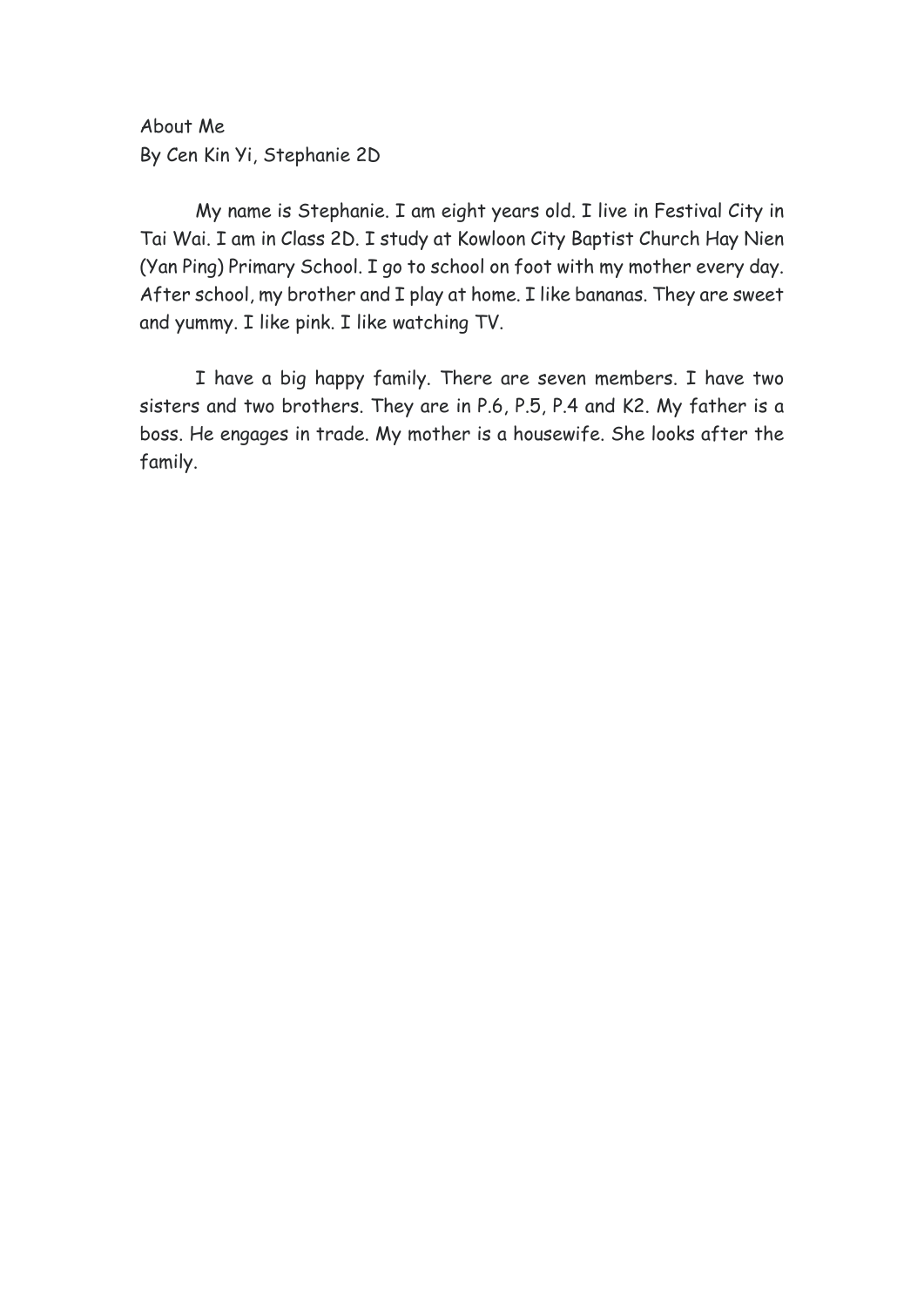My Best Friend ByChen Yuk Yin, Judy 2D

My best friend is Sherry. She is seven years old. She lives in Sha Tin. She is short and thin. She has big black eyes. She has long hair.

She is helpful. She sets the table every day. She is polite. She says 'thank you' to others.

I want to be her best friend forever because she is helpful and polite.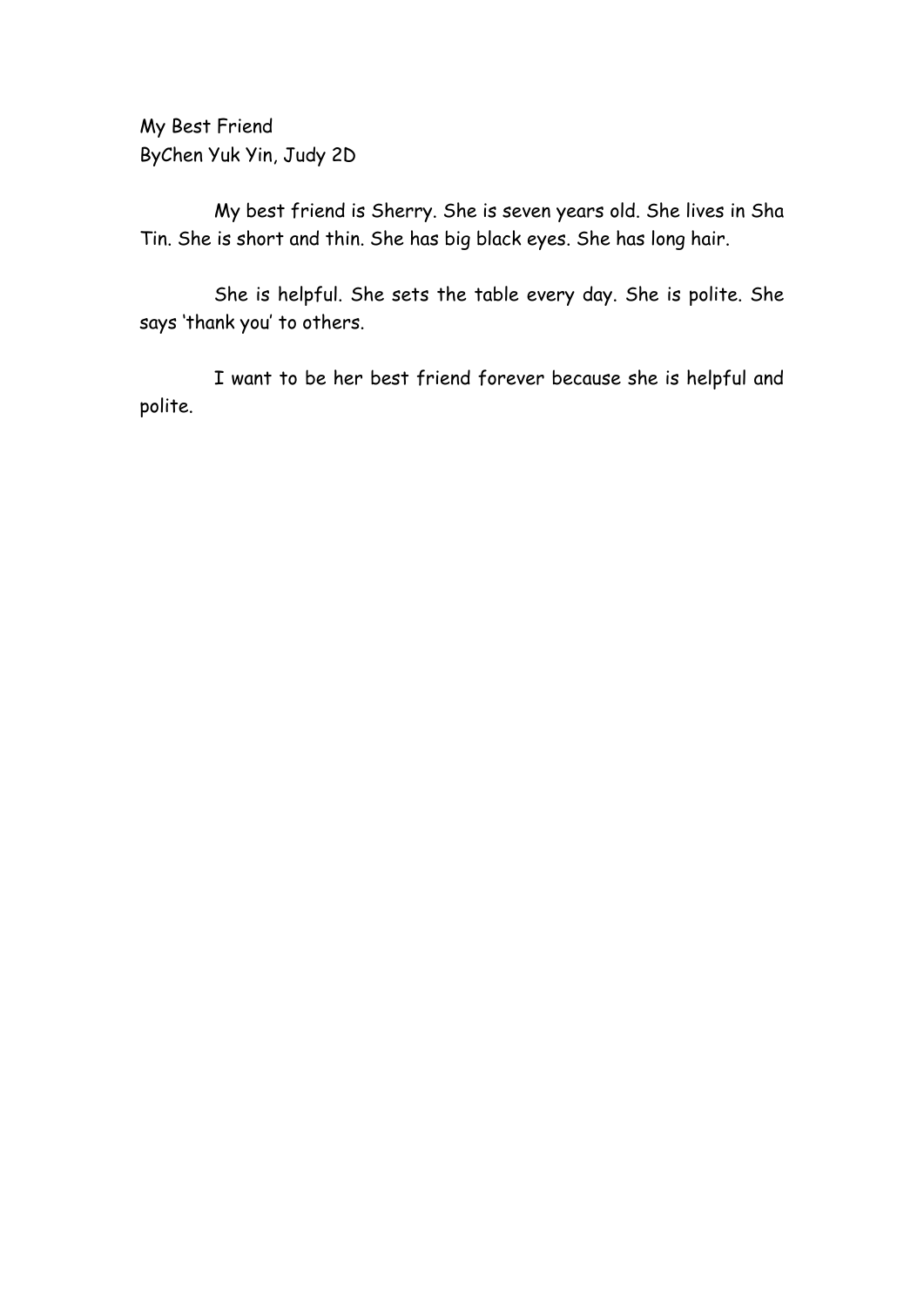My Dream School By Low Sherry 2D

Hi everyone ! Welcome to my dream school. There are five floors in the school.

The ice-skating rank is on the third floor. We can skate there. We must wear skating shoes. We mustn't spit there.

The café is on the fifth floor. We can eat and drink there. We must sit properly. We mustn't play and run there.

The toys' room is on the second floor. We can play toys there. We must listen to the teacher. We mustn't fight there.

I love my dream school because it is interesting! How about you?